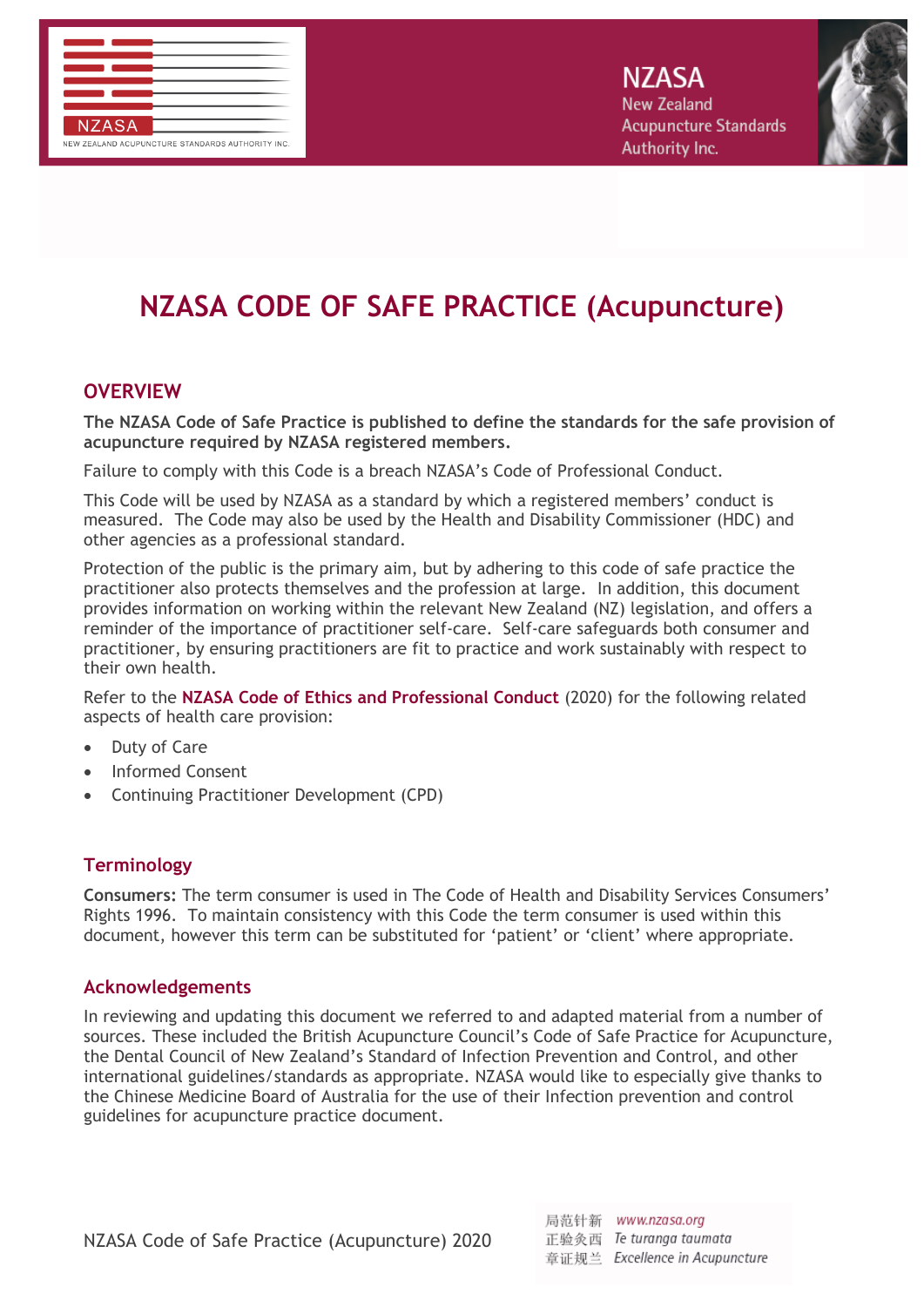## **CONTENTS**

<span id="page-1-0"></span>

| 1. Use the Modality of Acupuncture Safely and Effectively6 |  |
|------------------------------------------------------------|--|
|                                                            |  |
|                                                            |  |
|                                                            |  |
|                                                            |  |
|                                                            |  |
|                                                            |  |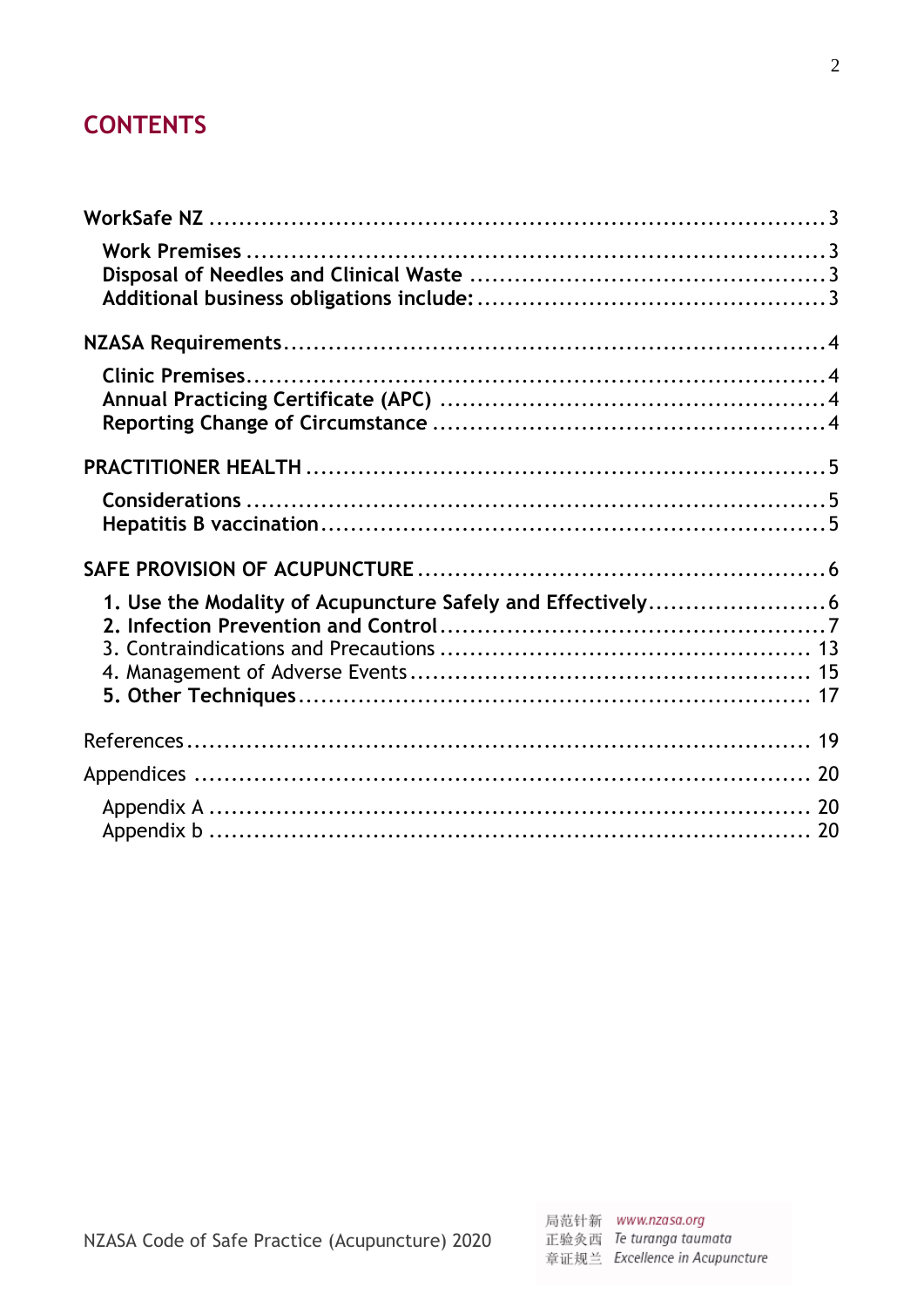## **WORKSAFE NZ**

The practitioner **must** comply with all current legislation, as directed by WorkSafe NZ. Please refer to the current [NZ guidelines for business](https://worksafe.govt.nz/managing-health-and-safety/getting-started/health-and-safety-at-work-quick-reference-guide/#lf-doc-43983) detailing responsibilities as a sole trader or business, in accordance with the Health and Safety at Work Act 2015 WorkSafe Mahi Haumaru Aotearoa. WorkSafe NZ also provide a [Quick Reference Guide](../../../../../../../../../../../../../../../../../../../../../Downloads/WKS-5-HSWA-health-and-safety-at-work%20(1).pdf) to Health and Safety at Work.

It is recommended that a standardised incident management system is in place to enable clear and immediate reporting of any incidents that occur at a place of work (including home-based clinic rooms). WorkSafe NZ provides a guide [for reporting of a notifiable event](../../../../../../../../../../../../../../../../../../../../../Downloads/833WKS-5-What-events-need-to-be-notified-QG.pdf) within the workplace.

## <span id="page-2-0"></span>**WORK PREMISES**

<u>.</u>

Work premises **must** only be used for the practice of acupuncture or similar work provided by health practitioners. If the clinic room is home-based, it must not be used for domestic purposes. The premises must be up to standard with respect to fire safety regulations and electrical appliance certification. Premises should provide access to consumers with a disability.

A high standard of cleanliness of work premises should always be maintained. Of paramount importance is a clean field (see Section 2.7 to 2.10 on p.10) for the provision of acupuncture.

### <span id="page-2-1"></span>**DISPOSAL OF NEEDLES AND CLINICAL WASTE**

All used needles and clinical waste **must** be disposed of safely, legally, and in accordance with local council regulations.

Acupuncture needles and dermal hammers **must** be single-use, pre-sterilised, and be disposed of immediately after use in a rigid-walled sharps container which meets the requirements specified in AS 4031 or AS/NZ 4261. 1

The practitioner **must** dispose of sharps containers via a waste disposal provider who can collect and dispose of sharp containers safely and in compliance with all relevant NZ regulations.

#### <span id="page-2-2"></span>**ADDITIONAL BUSINESS OBLIGATIONS INCLUDE:**

Fire safety [obligations](https://fireandemergency.nz/business-and-landlords/owner-responsibilities/=) for work premises (Fire and Emergency NZ).

Regulations [re electrical appliances](https://worksafe.govt.nz/topic-and-industry/electricity/testing-and-tagging-electrical-appliances/) for work premises. Of note, whilst testing and tagging is recommended, it is not mandatory. The legal requirement is to ensure equipment is safe and well maintained.

[Provision of](http://www.legislation.govt.nz/act/public/2004/0072/latest/DLM309341.html) disabled access for work premises, according to NZ legislation (Building Act, 2004).

Where disabled access is not available at a clinic, the practitioner should refer the consumer to a colleague with a clinic that does have disabled access. Offering home visits may also provide a solution.

<sup>1</sup> Standards New Zealand Standards. NZS 4304:2002. *Management of healthcare waste.* Wellington. 2002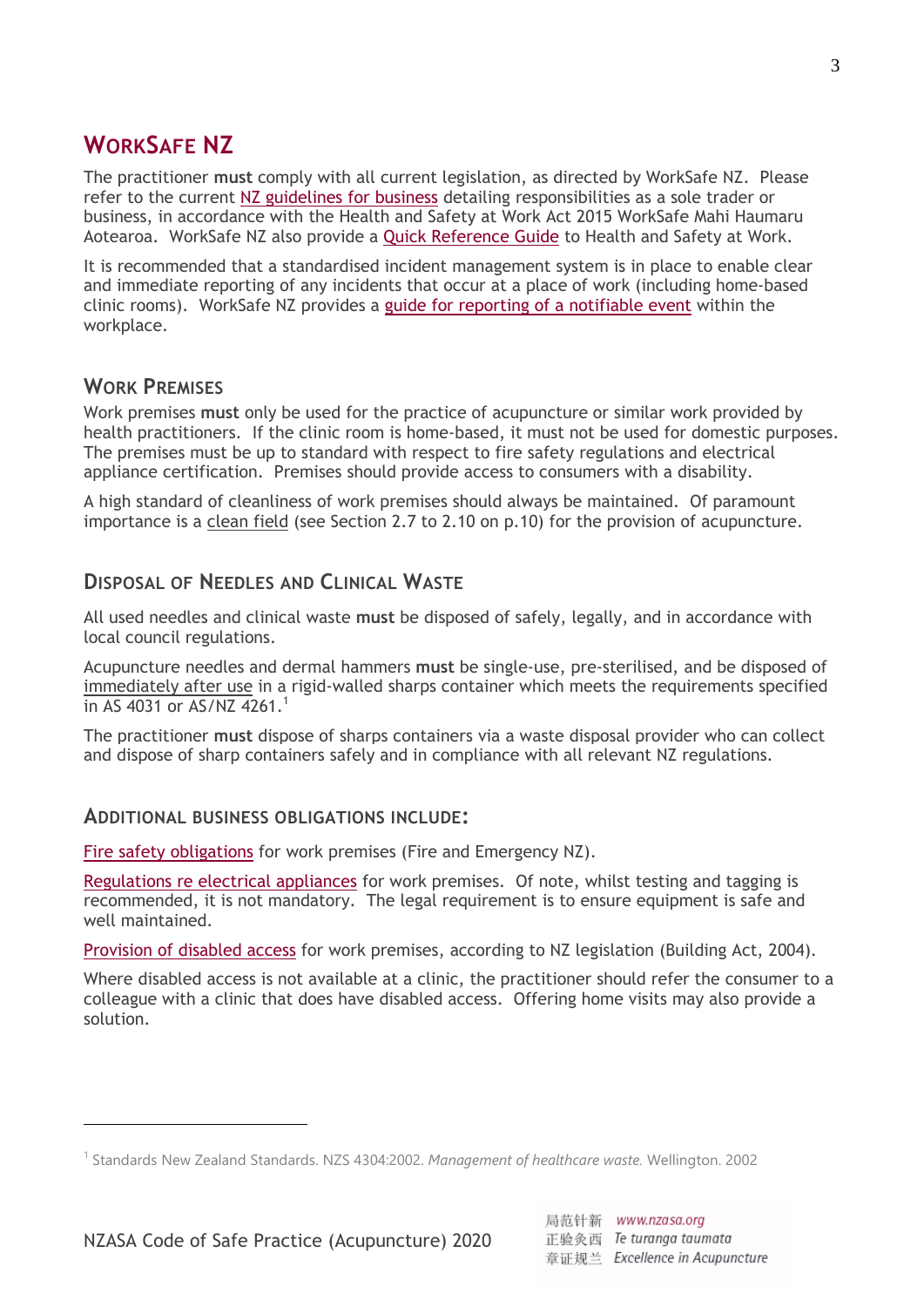## <span id="page-3-0"></span>**NZASA REQUIREMENTS**

## <span id="page-3-1"></span>**CLINIC PREMISES**

The practitioner must inform NZASA of any change in clinic premises. All premises must have undergone a clinic audit to ensure the site is fit for purpose. If the practitioner is working at multiple premises, each site must undergo a new clinic inspection by NZASA.

## <span id="page-3-2"></span>**ANNUAL PRACTICING CERTIFICATE (APC)**

Without a current APC, the practitioner is not eligible to provide acupuncture services for ACC. In order to renew the APC annually, NZASA requires that all registered members:

- provide proof of 20 hours ongoing education/training every year (e.g. conferences, workshops, peer review groups, online seminars etc.) The CPD requirements with respect to minimum/maximum hours for each CPD category are detailed on the NZASA [website](https://nzasa.org/) (Members Area: Ongoing Education, Events, & Seminars);
- provide proof of holding a current First Aid certificate;
- complete a Mandatory Declaration form detailing fitness to practice, criminal charges, fraudulent billing practices, eligibility to work in NZ, claims for medical negligence, and professional conduct; and
- complete a Mandatory Health Workforce Survey.

## <span id="page-3-3"></span>**REPORTING CHANGE OF CIRCUMSTANCE**

At all times registered members must advise NZASA of ANY change of circumstance. This may include, but is not restricted to, criminal offences/convictions and any complaint process that the practitioner is made aware of. Changes to a practitioner's own health may also warrant reporting if impacting professional obligations (see below).

Any change must be reported to NZASA within 21 working days.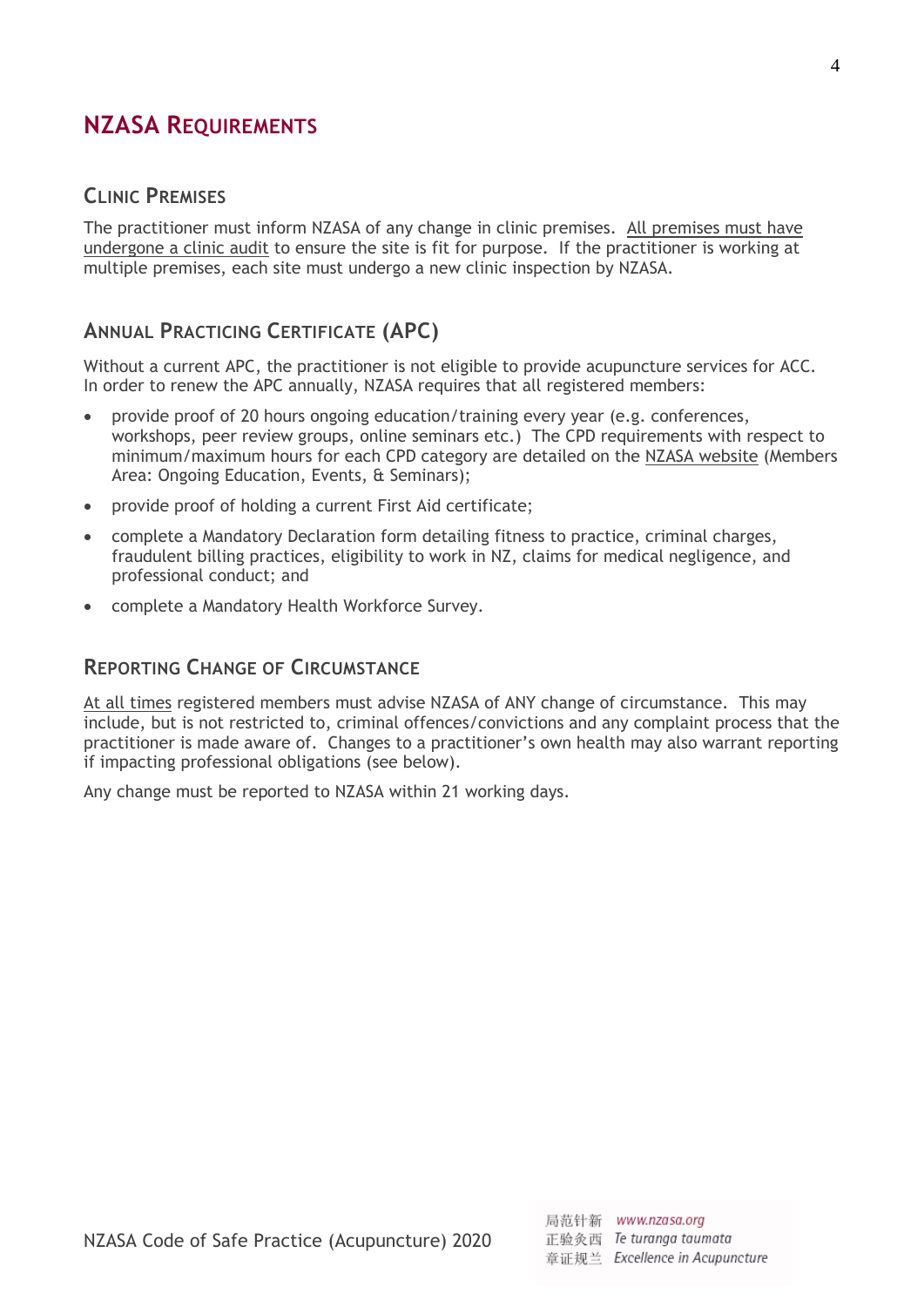## <span id="page-4-0"></span>**PRACTITIONER HEALTH**

#### <span id="page-4-1"></span>**CONSIDERATIONS**

Practitioners should be mindful of self-care as it relates to their own health and their capacity to provide competent and professional services to consumers. Practitioners should not work if they have signs or symptoms of a potentially infectious disease, e.g. conjunctivitis or influenza<sup>2</sup>. At all times, if a practitioner feels unwell, they should consider their obligations to both themselves and the consumer re their fitness to work.

NZASA supports ongoing education with respect to self-care within CPD Category 3: Breathing and other exercises, i.e. qi gong and taiji quan that are for the benefit of the practitioner and not the consumer. NZASA [website](https://nzasa.org/) (Members Area: Ongoing Education, Events, & Seminars)

### <span id="page-4-2"></span>**HEPATITIS B VACCINATION**

Practitioners may wish to consider being vaccinated with Hepatitis B vaccine as an added protection in the event of a needle stick injury.

<sup>2</sup> National Health and Medical Research Council. *Australian Guidelines for the Prevention and Control of Infection in Healthcare*. Canberra: Australian Government; 2019. p.199-200.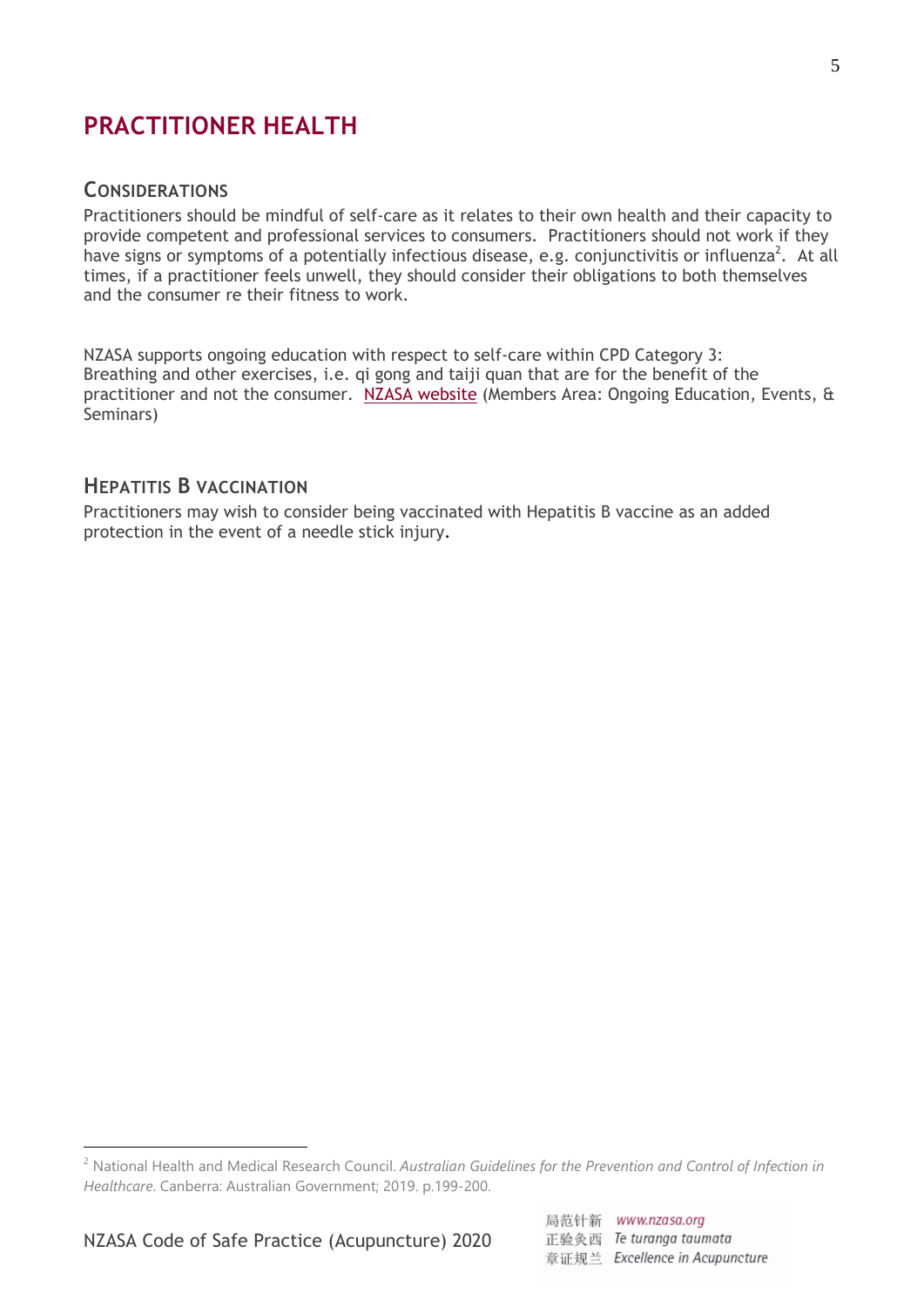## <span id="page-5-0"></span>**SAFE PROVISION OF ACUPUNCTURE**

## <span id="page-5-1"></span>**1. USE THE MODALITY OF ACUPUNCTURE SAFELY AND EFFECTIVELY**

- 1.1. Know your<sup>3</sup> scope of practice and work within it, referring to appropriate health professionals as necessary outside of your scope.
- 1.2. Continue to enhance your skillset/scope via ongoing professional development (as required by your NZASA registration).
- 1.3. Provide individualised diagnosis and treatment.
- 1.4. Always offer a professional, respectful, and culturally appropriate<sup>4</sup> service to the consumer.
- 1.5. Be sure to gain a signed and dated informed consent from the consumer or their representative. Informed consent<sup>5</sup> requires that you ensure the consumer has a clear understanding of the treatment proposed; has the opportunity to ask questions and/or request an amendment to the proposed plan; or to refuse treatment at any point in the process.
- 1.6. Maintain clear and accurate clinical records for each and every treatment. Records must be safely stored, e.g. in a locked cabinet or in a password protected computer file, and stored for 10-years post-treatment.<sup>6</sup>
- 1.7. Maintain a high standard of cleanliness of yourself, your facilities, and needling technique (as detailed in 2. Infection Prevention and Control).
- 1.8. Note the location and number of needles per treatment to ensure *all* needles are safely removed at the end of the treatment session.
- 1.9. You must advise the consumer that once the acupuncture needles are inserted, they should not move in a manner that may potentially move, bend or damage a needle and cause them injury. This is especially important when vulnerable points are being needled.
- 1.10. If you do leave a consumer unattended (exceptions in 1.11), you must first obtain their verbal consent, and you must advise them how to call for your immediate attention at any time.
- 1.11. You **must not** leave a consumer unattended when using moxa, cupping, or any other form of treatment where a consumer may suffer from physical injury.

<u>.</u>

NZASA Code of Safe Practice (Acupuncture) 2020

<sup>&</sup>lt;sup>3</sup> Your/you refers to 'the practitioner'.

<sup>&</sup>lt;sup>4</sup> Refer to NZASA Guideline on Cultural Competence (2020).

<sup>&</sup>lt;sup>5</sup> Informed Consent is discussed in detailed in the NZASA Code of Ethics and Professional Conduct (2020) and [Guidelines on Informed Consent](https://mcusercontent.com/24d47ee39e9ed1c5f56a85f86/files/7460bffd-5a08-436b-8fc4-cc7529008544/NZASA_Guidelines_for_Informed_Consent_March_2020.pdf) (2020).

 $6$  Obligations with respect to accurate and comprehensive clinical recording (notes) are discussed in detail in the NZASA Code of Ethics and Professional Conduct (2020). Please refer to th[e Health Information Privacy](https://privacy.org.nz/news-and-publications/guidance-resources/health-information-privacy-fact-sheet-5-storage-security-retention-and-disposal-of-health-information/) Code,1994 for more information.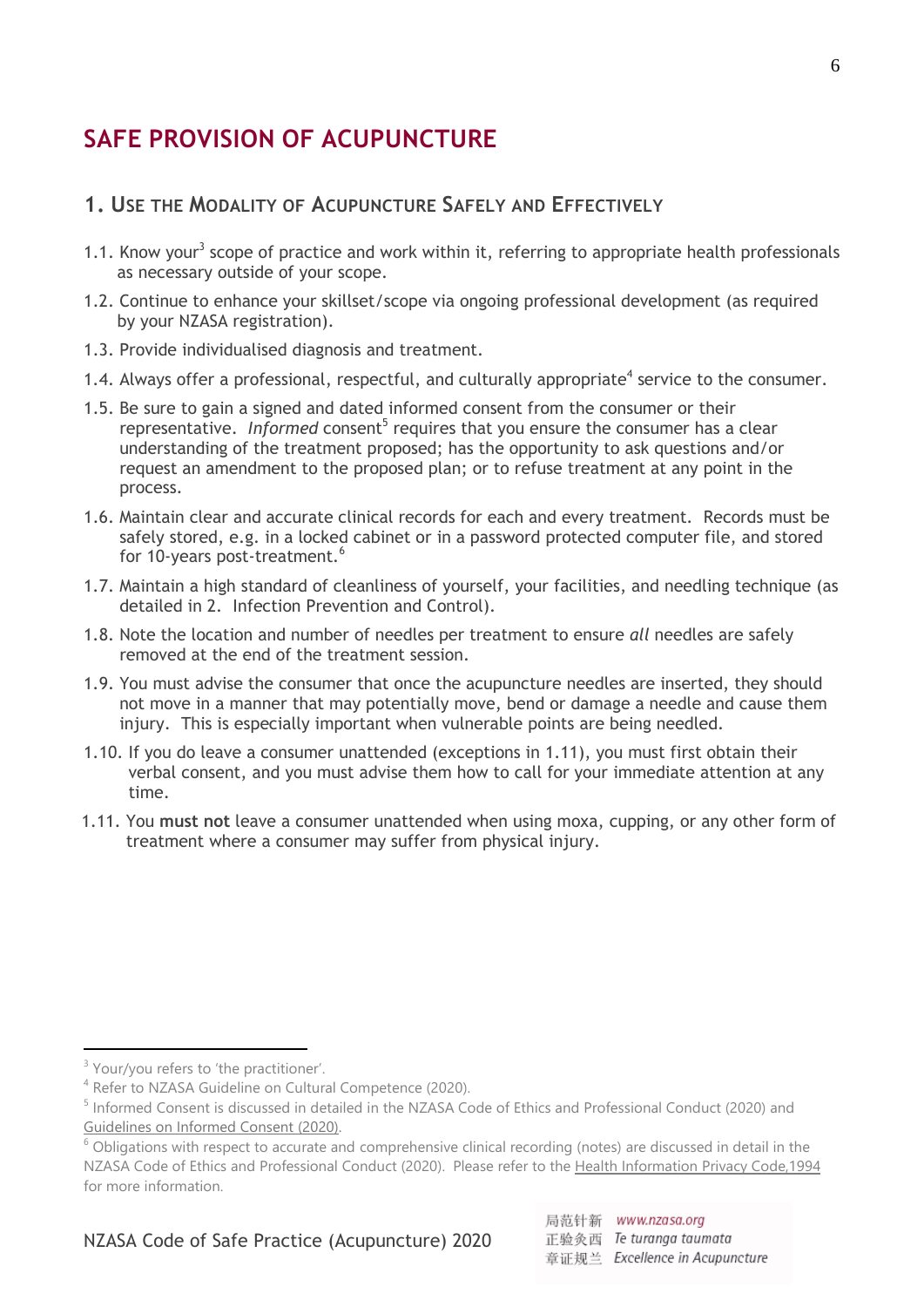#### <span id="page-6-0"></span>**2. INFECTION PREVENTION AND CONTROL**

The primary objective is to safeguard against infection for both acupuncturist and consumer. Please also refer to the [Australian Guidelines for the Prevention and Control of](https://www.nhmrc.gov.au/sites/default/files/documents/attachments/publications/infections-control-guidelines-feb2020.pdf) Infection in [Healthcare \(2019\).](https://www.nhmrc.gov.au/sites/default/files/documents/attachments/publications/infections-control-guidelines-feb2020.pdf)<sup>7</sup>

#### **2.1 Managing the Clinic Physical Environment**

Cleaning is one of the standard precautions to achieve a basic level of infection prevention and control.<sup>7</sup> All surfaces and equipment require regular cleaning.

- 2.12. Linen needs to be changed and laundered regularly or when it is soiled in any manner, with extra caution where any blood has transferred to the linen.<sup>7,8</sup>
- 2.13. Used linen should be stored in a container with a lid.
- 2.14. Clean linen should be stored in a clean, dry area/container.

2.14. A rubbish bin with a lid and a leak proof liner should be present in the clinic room.

#### **2.2 Hand hygiene requirements**

"Effective hand hygiene is the single most important strategy in preventing healthcare associated infections (HAIs)". <sup>7 p.29</sup>

- The term hand hygiene includes hand washing with liquid soap and the use of an alcoholbased hand rub.
- Washing hands with soap and water is required if hands are visibly dirty or contaminated by blood or other body fluids. If hands are visibly clean, either product (soap and water or alcohol-based hand rub) can be used.
- The World Health Organization provides guidelines which describe the most efficient techniques for hand washing and alcohol-based hand rub use. Refer to Appendix A for illustration of these techniques.
- "Effective hand hygiene relies on appropriate technique as much as on selection of the correct product. Inappropriate technique can lead to failure of hand hygiene measures to appropriately remove or kill microorganisms on hands, despite the superficial appearance of having complied with hand hygiene requirements.

Key factors in effective hand hygiene and maintaining skin integrity include:

- the duration of hand hygiene measures;
- the exposure of all surfaces of hands and wrists to the preparation used;
- the use of rubbing to create friction; and
- ensuring that hands are completely drv".<sup>7 p.32</sup>

<sup>7</sup> National Health and Medical Research Council (NHMRC). *Australian Guidelines for the Prevention and Control of Infection in Healthcare,* Canberra: Australian Government; 2019.

<sup>8</sup> For Best Practice Guidelines see no. 7 and The Royal Australian College of General Practitioners. *[Infection](https://www.racgp.org.au/FSDEDEV/media/documents/Running%20a%20practice/Practice%20standards/Infection-prevention-and-control.pdf)  prevention and control [standards for general practices and other office-based and community-based practices](https://www.racgp.org.au/FSDEDEV/media/documents/Running%20a%20practice/Practice%20standards/Infection-prevention-and-control.pdf)*. 5th ed. East Melbourne, Vic: RACGP: 2014.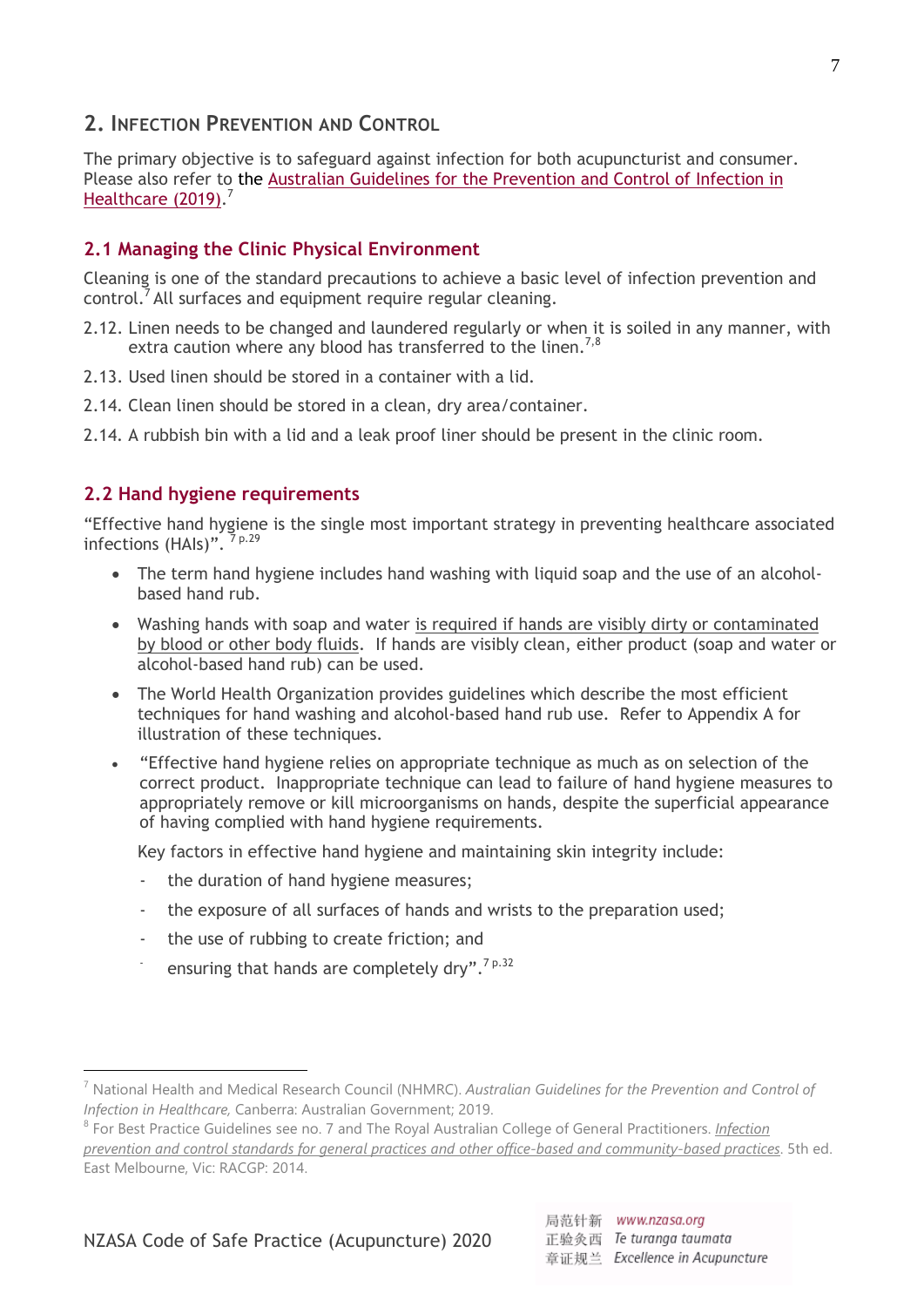#### **Hand hygiene must be performed:**

- Before touching a health consumer.
- Before a procedure.
- After a procedure.
- After body fluid exposure.
- After touching a health consumer.
- After touching any surface touched by the health consumer.
- Before and after using a computer keyboard, tablet or mobile device (whilst in consultation or treating).
- After blowing or wiping your nose, or touching your nose or mouth.
- After eating/handling of food/drinks.
- If your hands become visibly soiled.
- After visiting the toilet.
- After handling laundry or waste.
- $\bullet$  Before and after the removal of gloves.<sup>9</sup>

#### **2.3. Hand washing (liquid soap and water)**

Refer to Appendix A for downloadable poster for your clinic.

A basin with hot running water should be located close to every acupuncture treatment area. It is preferable that the basin is fitted with non-touch tapware. If the basin does not have non -touch tapware, then use a clean paper towel to turn the tap off after you have completed your hand washing (refer to 2.1).

After hand washing, dry your hands using single-use linen or disposable paper towels (not using an air-dryer). If you touch anything else prior to treating the consumer (e.g. door handles) then you must use an alcohol-based rub to clean your hands before treatment.

Where possible the basin should solely be for the use of hand washing by health practitioners in the clinic. It should not be used for other purposes, such as food preparation. Hand washing with soap and water must be used at the following times:

- At the beginning and end of each clinical session (consumer contact).
- When your hands are visibly dirty or contaminated with blood or other body fluids.
- After a toilet break.

1

<sup>&</sup>lt;sup>9</sup> NHMRC. 2019. p.30-32.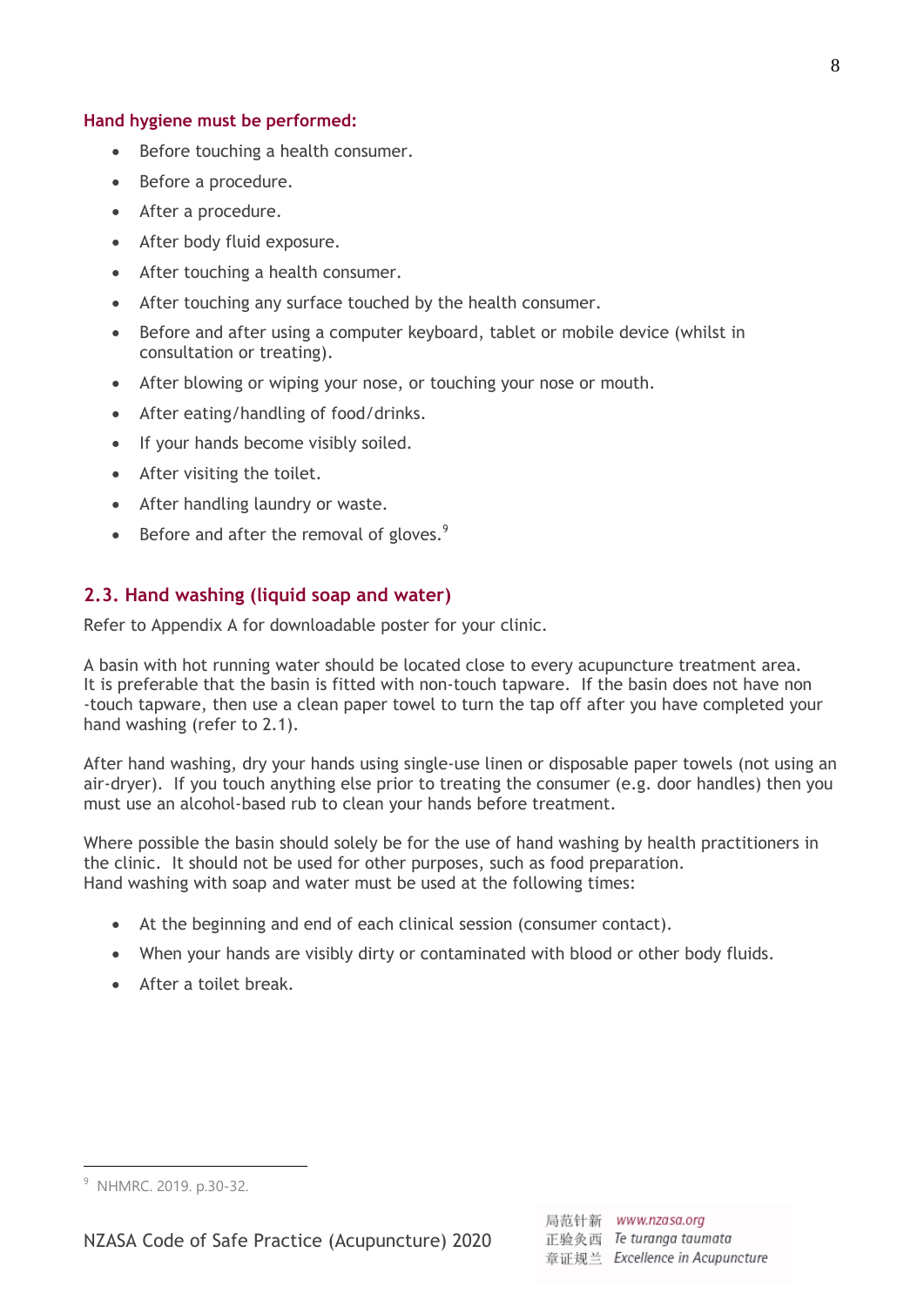#### **2.4. Alcohol-based hand rub (hand sanitiser)**

The use of an alcohol-based hand rub is an appropriate method of hand hygiene in health care settings when hands are not visibly dirty.<sup>10</sup>

Refer to Appendix A for illustrated technique.

The following precautions should be taken when using alcohol-based hand rub in acupuncture practice:

- Alcohol-based hand rub must contain between 60% and 80% v/v ethanol or equivalent.<sup>11</sup>
- Alcohol-based hand rub must be stored, and used, away from heat and naked flames.
- Ensure hands are completely dry after sanitising. Be particularly mindful that all alcohol has evaporated from your hands when using procedures involving exposure to a naked flame, such as moxibustion or cupping.

#### **2.5. Other hand hygiene protective measures**

The following measures are aimed at preventing transmission of infection. Damaged skin harbours higher numbers of micro-organisms than intact skin. Consequently, the risk of skin infection and transmission of infection to others increases:

- Practitioners should cover any skin that is not intact such as cuts or skin abrasions with a waterproof dressing, or wear disposable gloves.
- Use a good hand moisturiser regularly as needed to maintain skin health.
- To minimise the presence and growth of micro-organisms, and to allow for optimal hand hygiene:
	- o Keep fingernails short and clean.
	- o Refrain from wearing nail polish, nail jewellery, artificial nails, and jewellery on the hands.<sup>11</sup>

## **2.6. Gloves**

- Gloves do not need to be worn if the consumer and practitioner both have intact skin and excessive bleeding is not expected during the treatment.
- **Wearing gloves is not an alternative to hand hygiene techniques.**
- In an acupuncture practice, gloves do not need to be sterile but must be single use, i.e. disposed of after use.
- Use gloves to handle any item soiled with blood or body fluids. Examples of procedures which may result in direct contact with blood in an acupuncture practice include when using a dermal hammer, cupping applied after dermal hammering, or blood-letting techniques.
- Wash hands with soap and water after removal and disposal of gloves.

1

<sup>10</sup> NHRMC. 2019, p.43.

<sup>11</sup> NHRMC. 2019, p.33.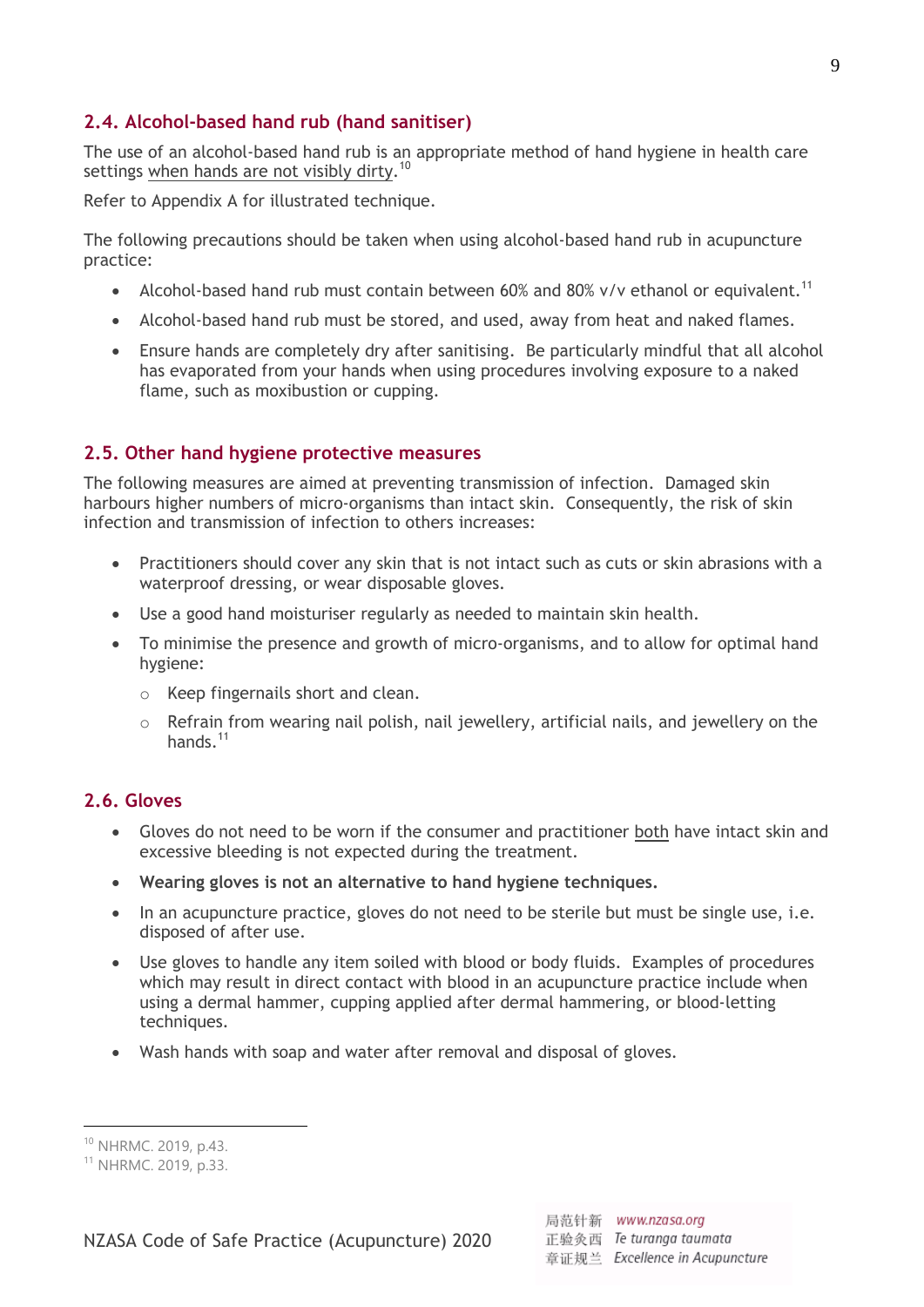## **Maintain a clean field (a surface that can easily be cleaned) for the practice of acupuncture.**

- 2.7. Ideally clean all surfaces at the start and end of a clinic day.
- 2.8. Retain all equipment within the clean field.
- 2.9. Waste disposal containers must not enter the clean field.
- 2.10. The clinician must have followed hand hygiene procedures before entering the clean field.

## **Use and disposal of sterile, single use disposable acupuncture needles.**

- 2.11. It is a mandatory requirement to use CE-marked, pre-sterilised disposable needles (including dermal hammers). All acupuncture needles and dermal hammers are for single use only.
- 2.12. Ensure that all pre-sterilised equipment is stored in a clean, dry environment.
- 2.13. Any needles beyond their expiry date must be disposed of, except for 'expired' needles retained for training purposes (i.e. used on a needle cushion) which must be labelled clearly and stored in a separate area.
- 2.14. Only use pre-sterilised needles and other equipment when the packaging is undamaged and shows no signs of prior exposure to liquids.
- 2.15. Unused needles from open multi-use packs must be disposed of at the end of each treatment into the aforementioned sharps box. Do not retain opened packs for use with the next consumer or overnight.
- 2.16. Guide tubes must be pre-sterilised and come packaged with each individual needle or set of needles. They must not be used or stored for use after the session in which the seal on the package is broken.
- 2.17. Never touch the needle shaft with bare fingers or non-sterile equipment, e.g. tweezers. If the shaft of the needle becomes inadvertently contaminated before insertion, it must be discarded into the sharps container without use. You may use **sterile** material (sterile cotton wool or a sterile gauze pad) to support the shaft of the needle if necessary.
- 2.18. At all times during the practice of acupuncture, the clinician must be aware of, and make efforts to reduce, the risk of a needle-stick injury.
- 2.19. After use, acupuncture needles **must** be disposed of in a clearly labelled, rigid-walled sharps container which complies with AS 4031 or AS/NZ 4261.
- 2.20. **Do not** place a needle on an intermediate surface before or after use. After use, needles **must be** placed directly into a sharps container, which should be located close at hand. Needles **should not** be placed into a secondary container for transfer to the sharps container.
- 2.21. The sharps container should be in a safe location (to avoid it being knocked over) and be located outside of the clean field. Sharps containers must be kept out of the reach of children.
- 2.22. Do not overfill the sharps container.

1

2.23. You must dispose of sharps containers via a waste disposal provider<sup>12</sup> who can collect and dispose of sharp containers safely and in compliance with all relevant New Zealand regulations.

 $12$  Waste disposal providers will supply and dispose of sharps containers.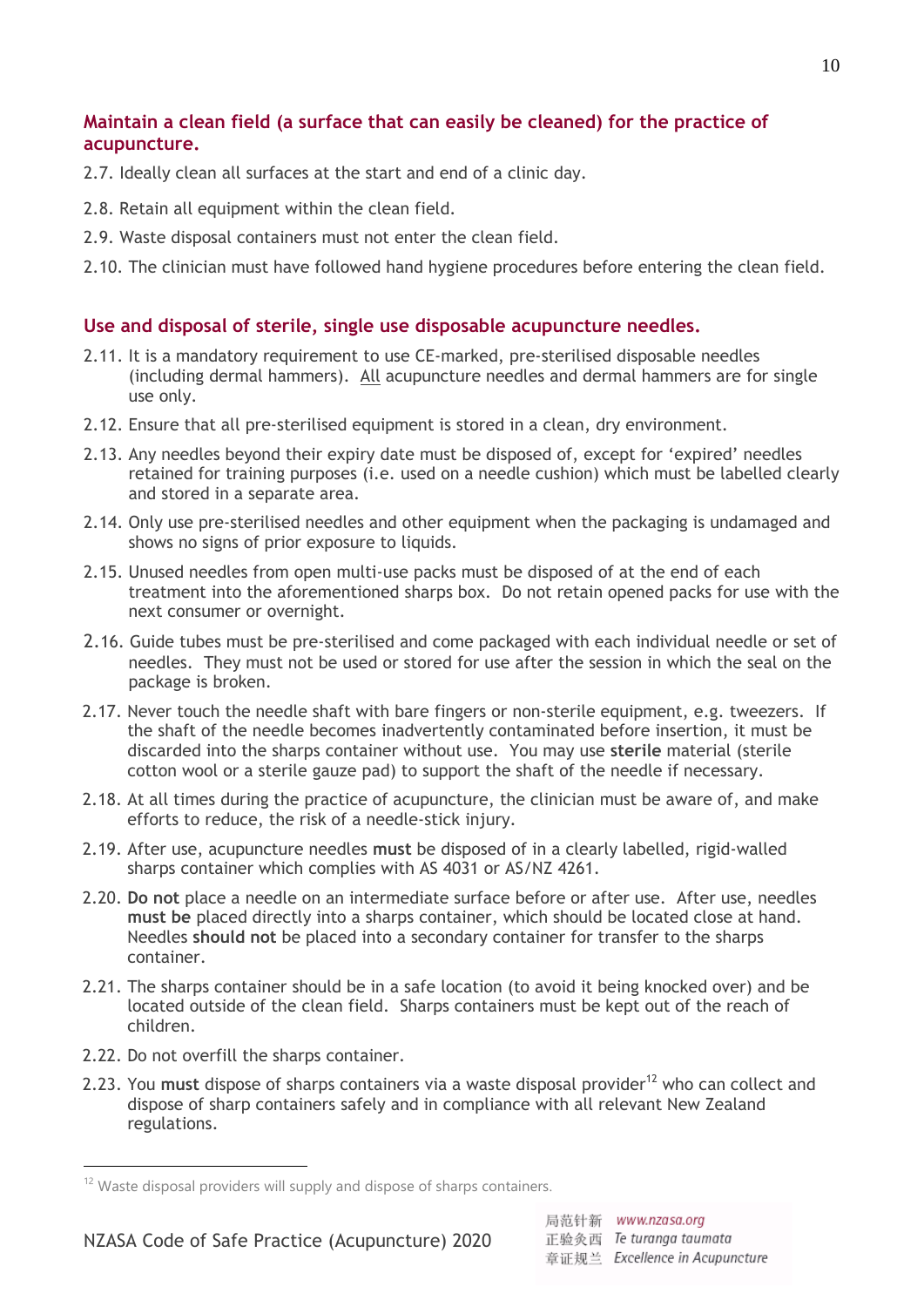#### **Procedure for dealing with a sharps injury**

- 2.24 The practice of acupuncture carries the risk of a needle stick injury. If it is suspected that a needle stick injury has occurred, the following immediate protocol is recommended:
	- If the skin has been penetrated, allow the wound to bleed, and clean it thoroughly with soap and water. Alcohol-based hand rub can be used to clean the area if soap and water is unavailable. There is no benefit in squeezing the affected area.
	- It is recommended that you seek immediate medical attention. Prophylactic postexposure treatment may be recommended. Note: this is most effective if implemented soon after the incident.
	- It is recommended that the practitioner completes an incident report, as per WorkSafe NZ guidelines (see Workplace Health and Safety in NZ on p.3).

"If a sharps injury happens to you, you can be reassured that only a small proportion of accidental exposures result in infection. Taking immediate action will lower the risk even further".<sup>13 p.54</sup>

#### **Routine skin preparation**

- 2.25. Ensure that the consumer's skin at the needle site is clean prior to treatment and not covered by clothing. If the consumer's skin is visibly clean, there is no need to use an alcohol swab or other antiseptic before inserting needles.<sup>14</sup>
- 2.26. If the skin is visibly soiled, an antiseptic (such as 70% isopropyl alcohol skin wipes) must be used to clean the area prior and the site allowed to dry prior to needling.<sup>13</sup> If heavily soiled, it may be necessary to ask the consumer to wash the area to be treated with soap and water before using isopropyl alcohol skin wipes.
- 2.27. If the area has been pre-treated with massage oil or balm, or other topical preparations applied by either the clinician or the consumer, it should be cleaned with an antiseptic (such as isopropyl alcohol skin wipes) and allowed to dry prior to needle insertion. If swabbing with an antiseptic, a clean, single-use swab must be used.
- 2.28. Extra care should be taken for those consumers who are/or potentially are immunocompromised. It is recommended that the treatment area be cleaned using an antiseptic such as a 70% isopropyl alcohol skin wipe.<sup>15,16</sup> Ensure the skin is dry before inserting a needle. Do not re-palpate after cleaning the area to be needled. It is recommended that the consumer be made aware of the risk of infection and to seek medical treatment if the area needled becomes red or inflamed post-treatment.
- 2.29. If a semi-permanent needle such as a press needle is to be used (e.g. in the ear), the area must be cleaned with an antiseptic (such as a 70% isopropyl alcohol skin wipe) before insertion. Proper advice must be given to the consumer regarding ongoing management, including when to remove these types of needles.

 NOTE: NZASA recommends that retained needles are not used in patients with that have had a heart valve replacement.

<sup>&</sup>lt;sup>13</sup> National Health and Medical Research Council. Australian Guidelines for the Prevention and Control of Infection in *Healthcare,* Canberra: Australian Government; 2019. p.54.

<sup>14</sup> Hutin et al. 2003.

<sup>15</sup> Chinese Medicine Board of Australia. *Infection prevention and control guidelines for acupuncture practice*. 2013.

<sup>16</sup> Hoffman. Skin disinfection in acupuncture. *Acupuncture in Medicine*. 2001;*19(2)*:112-116.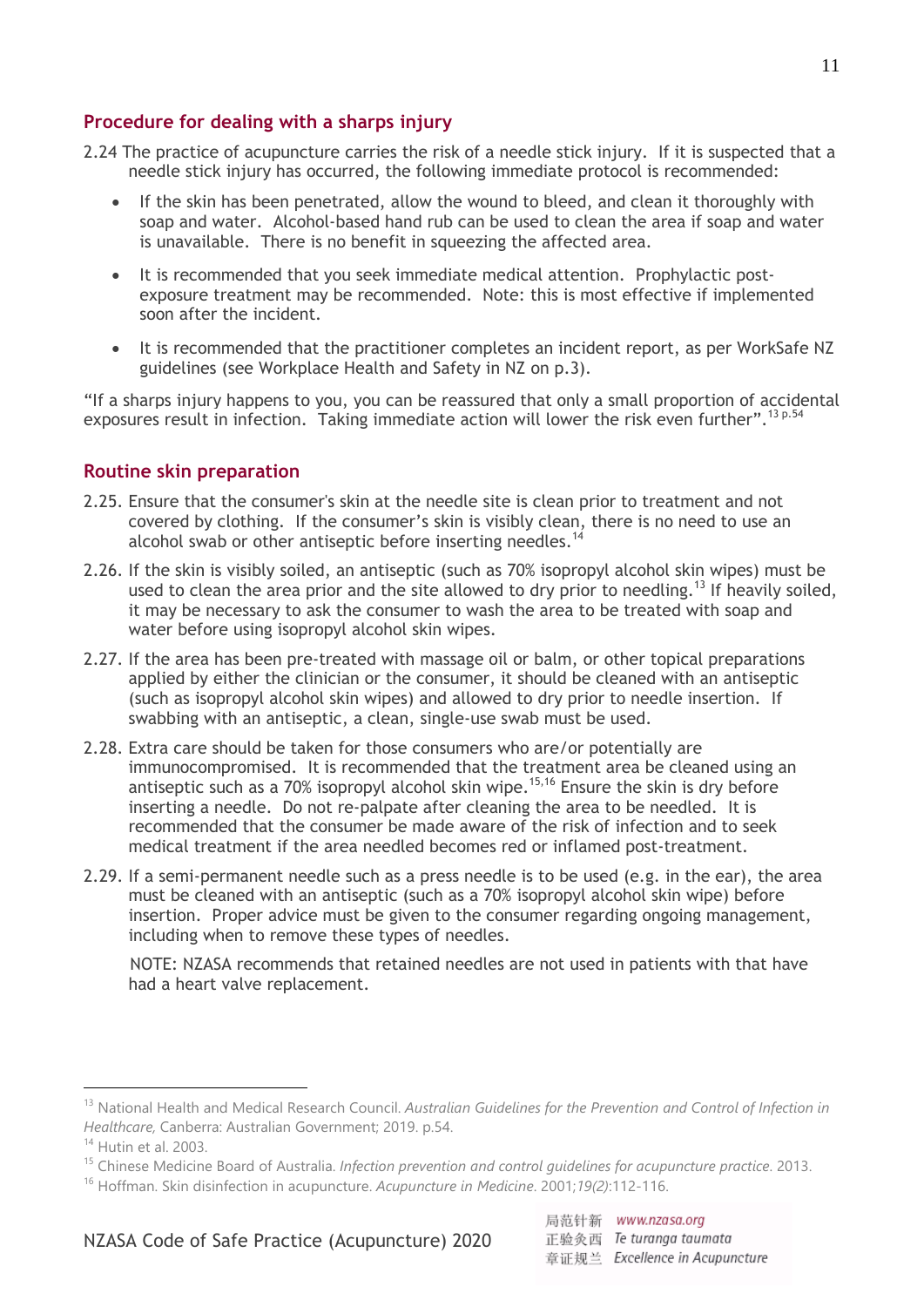#### **Hygienic and safe post-treatment management**

- 2.30. Perform hand hygiene immediately prior to removing needles.
- 2.31. A clean, dry, cotton wool ball (or an alcohol wipe) should be placed over the site of needle withdrawal immediately after, applying gentle pressure, in order to control any superficial bleeding which may be evident, whether or not gloves have been used. Care must be taken to avoid contact with the consumer's blood should bleeding occur. The cotton wool ball should be disposed of into an appropriate container marked "Contaminated Material" to be incinerated or disposed of according to Local Health Authority practice.
- 2.32. After needling, do no re-palpate the point unless you have performed hand hygiene.
- 2.33. Massage should not be applied to a site which has just received acupuncture due to the potential for an increased risk of infection at the site.<sup>17</sup>

#### **Reprocessing of reusable instruments and equipment**

These standards are aligned with the requirements of the New Zealand standards on reprocessing of reusable medical equipment and instruments. <sup>18, 19</sup>

Specific guidance on acupuncture practice is aligned with Chinese Medicine Board of Australia. Infection prevention and control guidelines for acupuncture practice. 2013.<sup>17</sup>

- 2.35. Acupuncture needles and dermal hammers must not be reprocessed. These are sterile, single use items only and must be disposed of immediately after use in a sharps container (as defined earlier).
- 2.36. Cups, gua sha equipment and other equipment that have been in contact with blood or nonintact skin are to be treated as contaminated. Blood exposure may occur, for example when cups are applied following dermal hammering, or other needling in the same area.

If cups (glass, plastic, or silicone) have been in contact with blood or non-intact skin, they are considered 'critical items' and must only be reprocessed and reused if a documented sterilisation process is in place that complies with Standards New Zealand AS/NZS 4187:2014 and AS/NZS 4815:2006.

#### **If such a documented sterilisation process is not in place, these contaminated items must be treated as single-use items and be disposed of.**

RECOMMENDATION: It is highly unlikely that these materials would withstand the high temperatures of the sterilisation processes. Practitioners can choose to deal with this problem by using single-use disposable cups to be disposed after use in a biohazard waste disposal bucket or bag (available via your waste disposal company). Practitioners choosing this option should arrange for a pick-up service of this hazardous waste.

- 2.37. Cups (made of glass, plastic, or silicone), scraping spoons, gua sha tools, and any other equipment which has been in contact with intact skin only, are considered 'non-critical' items and can be reprocessed by cleaning and/or disinfecting according to  $NHMRC^{20}$ Guidelines (see References).
- 2.38. Bamboo cups are unsuitable for cleaning, disinfecting, or sterilising in accordance with these guidelines and must be discarded after use.

1

<sup>&</sup>lt;sup>17</sup> Chinese Medicine Board of Australia. Infection prevention and control guidelines for acupuncture practice. 2013.

<sup>18</sup> Standards Australia/Standards New Zealand. AS/NZS 4815:2006.

<sup>19</sup> Standards Australia/Standards New Zealand. AS/NZS 4187:2014.

<sup>&</sup>lt;sup>20</sup> National Health and Medical Research Council, Australia.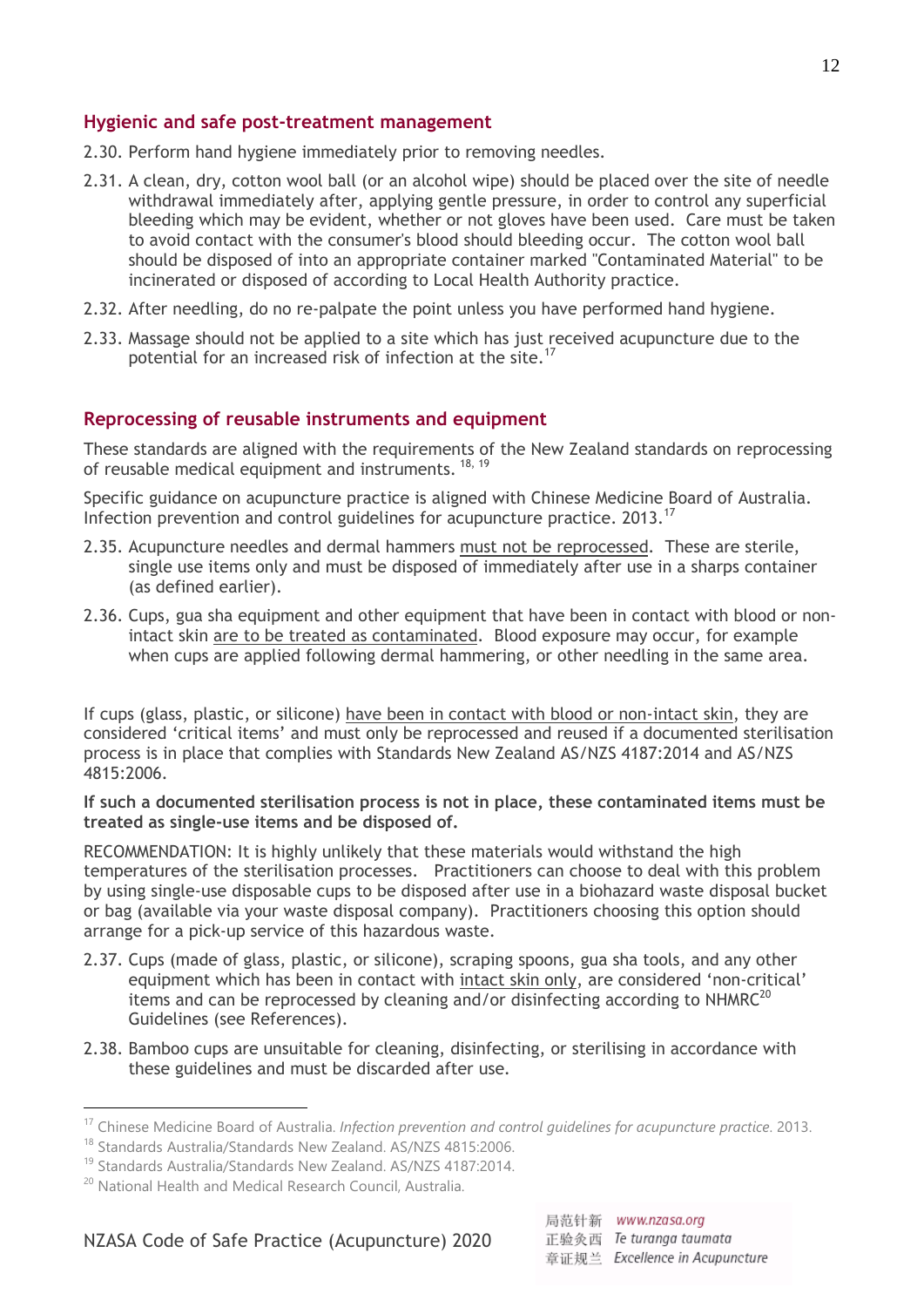## <span id="page-12-0"></span>3. CONTRAINDICATIONS AND PRECAUTIONS

NZASA registered members should recognise and comply with contraindications and precautions. The following is not intended to be an exhaustive list. **The onus is on practitioners to be aware of any and all risks associated with their practice**, e.g. choice of acupuncture points, work premises, and individual consumers.

## **Prohibited Areas for Needling**

- Scalp of infants before fontanelles have closed.
- Nipples, breast tissue, and external genitalia.
- The umbilicus.

## **Vulnerable Points**

Vulnerable points are to be needled with extreme care, and the risk must be discussed with the consumer as part of an informed consent process. (Refer to the latest 2020 versions of the NZASA Code of Ethics and Professional Conduct and the NZASA Guidelines [for Informed Consent](https://mcusercontent.com/24d47ee39e9ed1c5f56a85f86/files/7460bffd-5a08-436b-8fc4-cc7529008544/NZASA_Guidelines_for_Informed_Consent_March_2020.pdf) (2020).

Vulnerable points include:

- 3.1. Orbit of eye: Jingming BL 1, Chengqi ST 1, Qiuhou Extra 7.
- 3.2. Certain neck points: Tiantu CV 22 (front neck), Futu LI 18 (side of neck over great vessels), Tianrong SI 17 (near baroreceptors at side of neck), Yamen GV 15 (over spinal cord), Fengfu

GV 16 (over brain stem).

- 3.3. Points over lung tissue unprotected by bone or cartilage: e.g. Zhongfu LU 1, Jianjing GB 21.
- 3.4. Penetration of joints and over major nerves, blood vessels, and internal organs.

**Remember: This is not an exhaustive list. Practitioners should use caution and professional judgment dependent on each individual case.**

### **Special care should be taken when treating consumers with the following conditions**

- 3.5. Pregnancy: Certain acupuncture points are to be avoided or used with caution during pregnancy, such as LI 4 Hegu, SP 6 Sanyinjiao, GB 21 Jianjing, BL 60 Kunlun and BL67 Zhiyin. However, these points may be useful for the purpose of encouraging the onset of labour or during labour itself. In addition, caution must be used with any points on the abdomen located below the umbilicus or on the lumbo-sacral region. After the first trimester, caution is also required for any abdominal points above the umbilicus.
- 3.6. Diabetics: care should be taken due to the danger of poor peripheral circulation.
- 3.7. Pacemakers: do not treat consumers with pacemakers using the modality of electro acupuncture.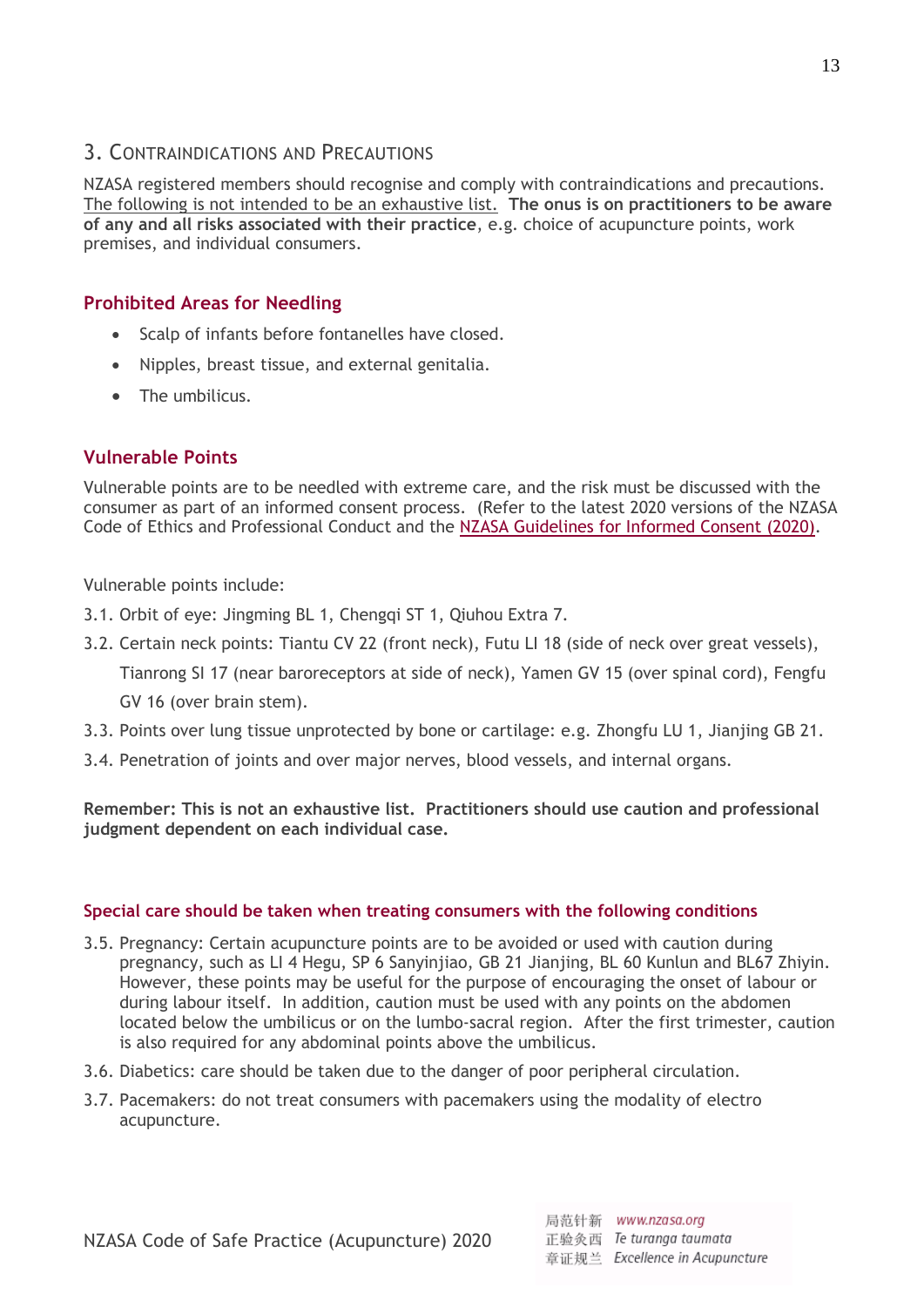- 3.8. Confused/mentally disturbed/children: great care must be taken with consumers who are unable to understand the procedure and therefore to give informed consent. Parental consent should be obtained for children. The use of a consumer advocate is advised.
- 3.9. Unstable epileptics: care should be taken with needling. If a seizure occurs during an acupuncture treatment, the needles should be immediately removed. Protect the consumer from injury and apply appropriate first aid management. If the seizure does not stop after 5 minutes, or a second seizure follows, call for an ambulance.<sup>21</sup>
- 3.10. High blood pressure: whilst acupuncture treatment is commonly used for treatment of high blood pressure, some care should be taken.
- 3.11. Bleeding disorders and those on anticoagulant medication: care with insertion and removal. Apply pressure (using a clean cotton wool pad) after needle removal.
- 3.12. Consumers under the influence of alcohol or drugs: generally, consumers who are under the influence of alcohol or drugs should not be needled. A specific scenario where this may be allowable is in an addiction treatment setting.
- 3.13. Consumers taking Western medication: practitioners should be aware of the action of common Western drugs from a Western and Chinese perspective.
- 3.14. General care should also be exercised when needling the following types of consumers: elderly, palliative consumers, low body mass index (BMI), respiratory conditions, emotionally upset (or in a state of shock), immunocompromised consumers, or consumers who appear acutely unwell.

<sup>&</sup>lt;sup>21</sup> St John NZ. Seizure or Convulsions. <https://www.stjohn.org.nz/First-Aid/First-Aid-Library/Seizures-or-Convulsions/>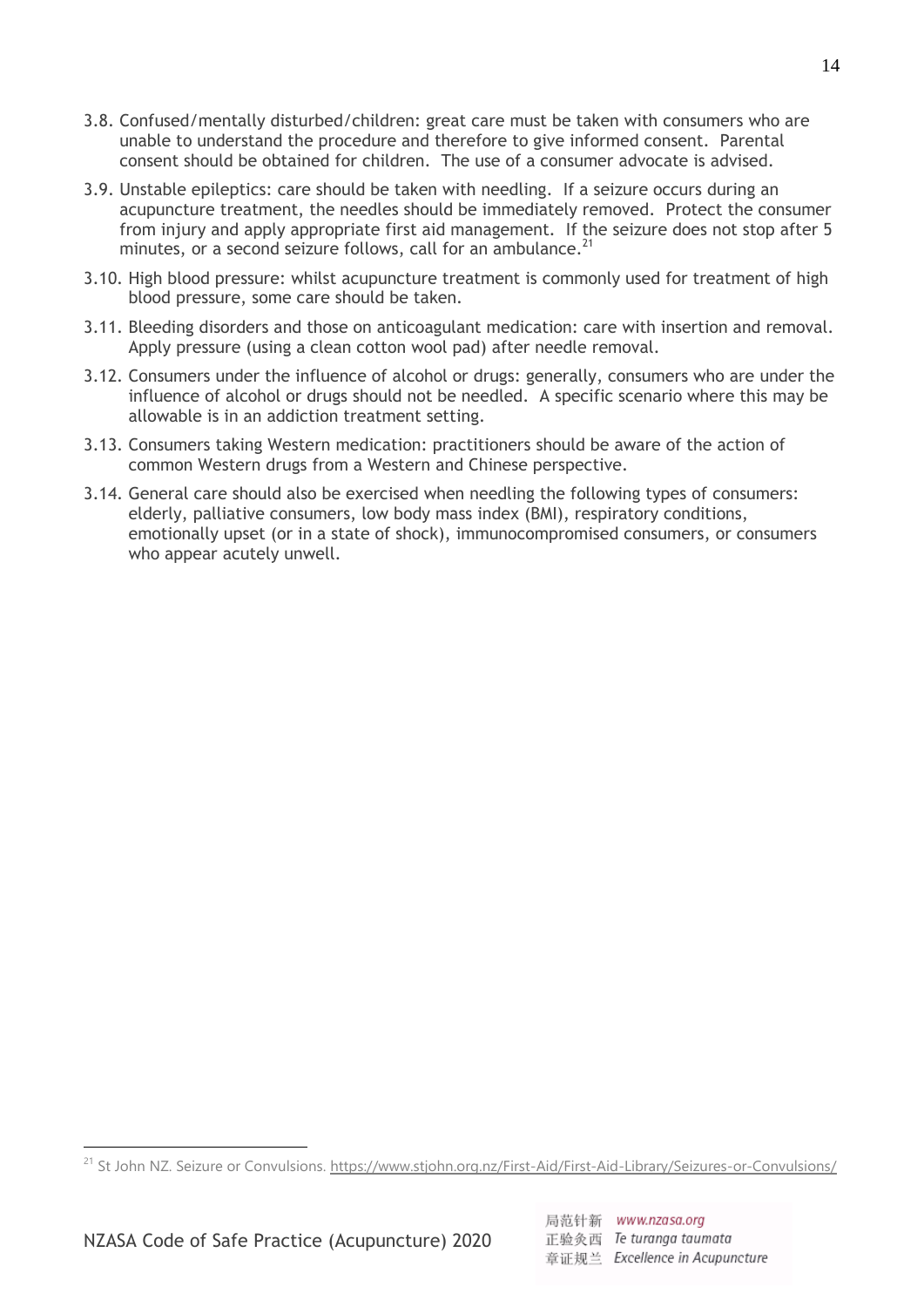## <span id="page-14-0"></span>4. MANAGEMENT OF ADVERSE EVENTS

The priority is prevention of adverse events. Best practice when an adverse event does occur is to be fully transparent with both the consumer and NZASA.

#### 4.1. Painful Needling

Needle insertion should be relatively painless. If the consumer is experiencing unusual pain the needle or needle(s) should be removed.

#### 4.2. Bruising or Haematoma

If a bruise or swelling occurs after needling, apply pressure with a swab to the area after needle withdrawal. In addition, application of a hot compress or indirect moxibustion may be offered to the consumer as a means to disperse the bruise or haematoma. The consumer's verbal consent must be obtained, which should be recorded in their clinical records.

#### 4.3. Fainting

**Possible causes:** Apprehension; tiredness; hunger; general weakness; anxiety/fear; needle phobia; pregnancy; excessive stimulation with needles.

**Management:** Remove needles immediately. Lie consumer down, raise legs if appropriate, and reassure. Acupressure Rhenzhong DU 26, Yongquan KI 1.

**Prevention:** Clear explanation of procedures before treatment to ensure that any anxiety is appropriately addressed. At first visit treat in a lying position, insert only a few needles, and use gentle stimulation.

#### 4.4. Bent needle

**Possible causes:** Unskilful manipulation; needle striking hard tissue; sudden change of consumer's posture; unexpected contraction of muscle causing spasm.

**Management:** Relax area; return posture to original position if this is the cause. Gentle needle manipulations with slow removal following the direction of the bend. Never remove with force.

**Prevention:** Good initial positioning and advice to consumer re maintaining position. Skilled needle manipulation.

#### 4.5. Stuck Needle

**Possible causes:**Muscle spasm; entanglement of needle in fibrous tissue during manual stimulation; consumer changing position once needle in situ.

**Management:** Reassure/relax consumer; alter posture slightly. Lightly massage skin around the needle, leave a while, gently free needle by moving needle gently in different directions to remove. Or, with consumer's consent, insert 1 to 2 needles around stuck needle and gently remove. Alternatively, the use of indirect moxibustion to the surrounding area can relax the muscle fibres and aid removal of the needle.

**Prevention:** Good positioning of consumer. Avoid muscle tendons during insertion. Avoid excessive manual stimulation.

#### 4.6. Broken Needle

**Cause:** Usually poor needle quality.

**Management:** Remove with forceps if possible. If this is not possible the needle must be removed surgically. Mark the exact area with a radio-opaque object, e.g. paperclip stuck to skin. Immobilise area if possible. Refer for X-ray and medical treatment.

**Prevention:** Use quality needles with stainless steel shaft and handle. Do not insert needle fully up to shaft/handle junction.

局范针新 www.nzasa.org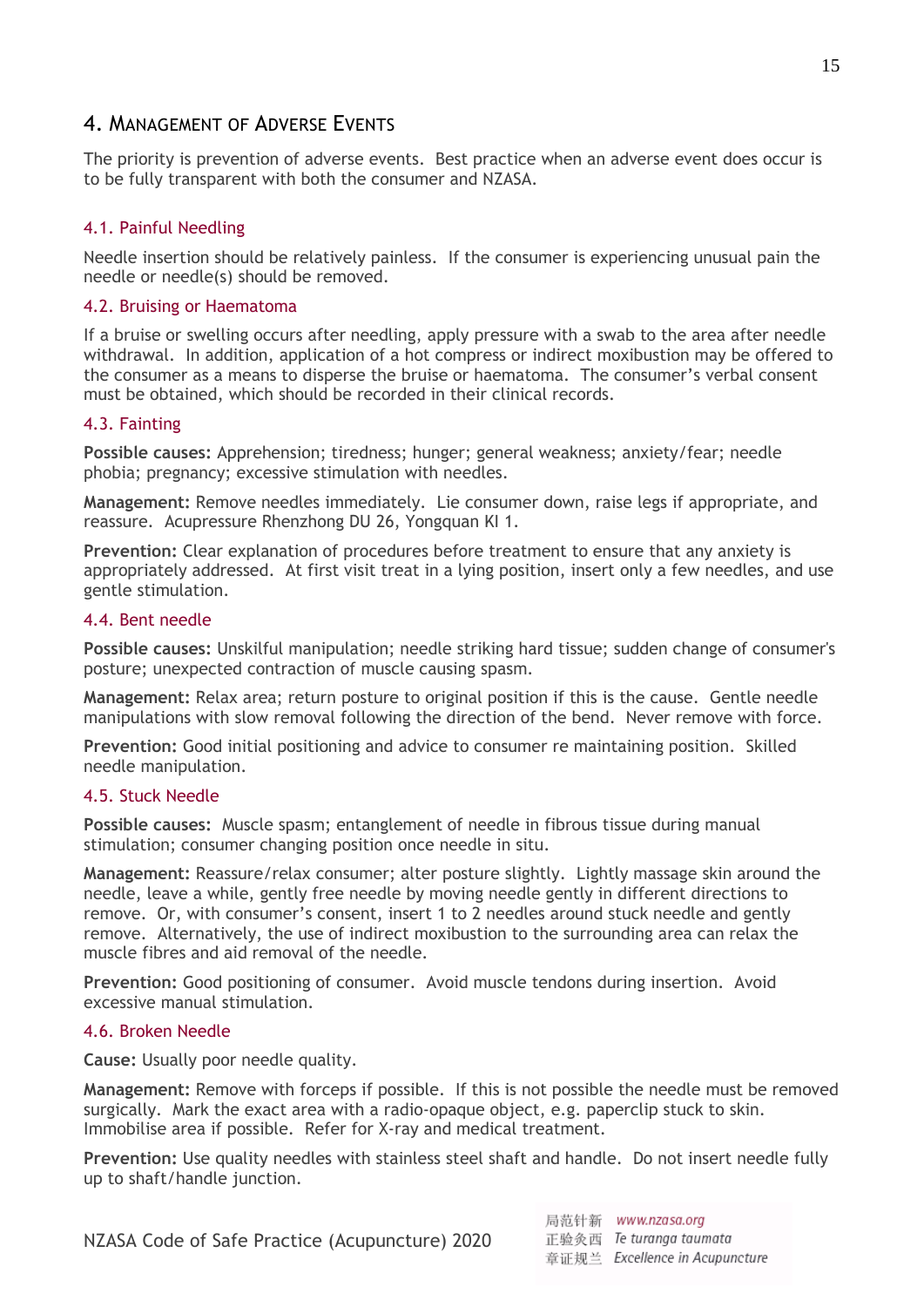#### 4.7. Forgotten Needle

**Possible causes:** Practitioner distraction, tiredness, inattention, or lack of checking procedures.

**Management:** Systematically check and re-check that all needles have been removed at the end of a treatment.

**Prevention:** Development of habitual and systematic checking procedures. Do not practice acupuncture if tired, stressed, or in any way distracted from the task at hand (refer to Practitioner Health: Considerations, p.5).

#### 4.8. Drowsiness

Some consumers may feel very relaxed and even sleepy after treatment. They should be advised not to drive until they have fully recovered. For first treatment (or if drowsiness is a known sideeffect for a specific consumer) suggest that the consumer bring a support person or driver and, if possible, tailor appointments for the end of the day so they can go home and rest.

#### 4.9. Infection

**Prevention:** If a consumer has, or is suspected of having, a notifiable infectious disease, or has a serious pre-existing medical condition, or is immunocompromised, you should ensure that it is safe to treat them. This may require contacting their GP (with the consumer's permission, which should be noted in their clinical records).

The skin should always be carefully examined for infection prior to treatment and medical advice sought if needed. Very thin and fragile skin should be needled with care.

#### 4.10. Pneumothorax

If a pneumothorax is suspected (signs may include chest pain, tightness, dry cough, shortness of breath on exertion) a chest X-ray is essential to confirm or exclude**.** 

**It is the responsibility of the practitioner to ensure that the consumer is referred for a chest X-ray and medical advice.** It is important to note that the symptoms of a pneumothorax may not be present for several hours or days following acupuncture treatment and to advise the consumer of this fact.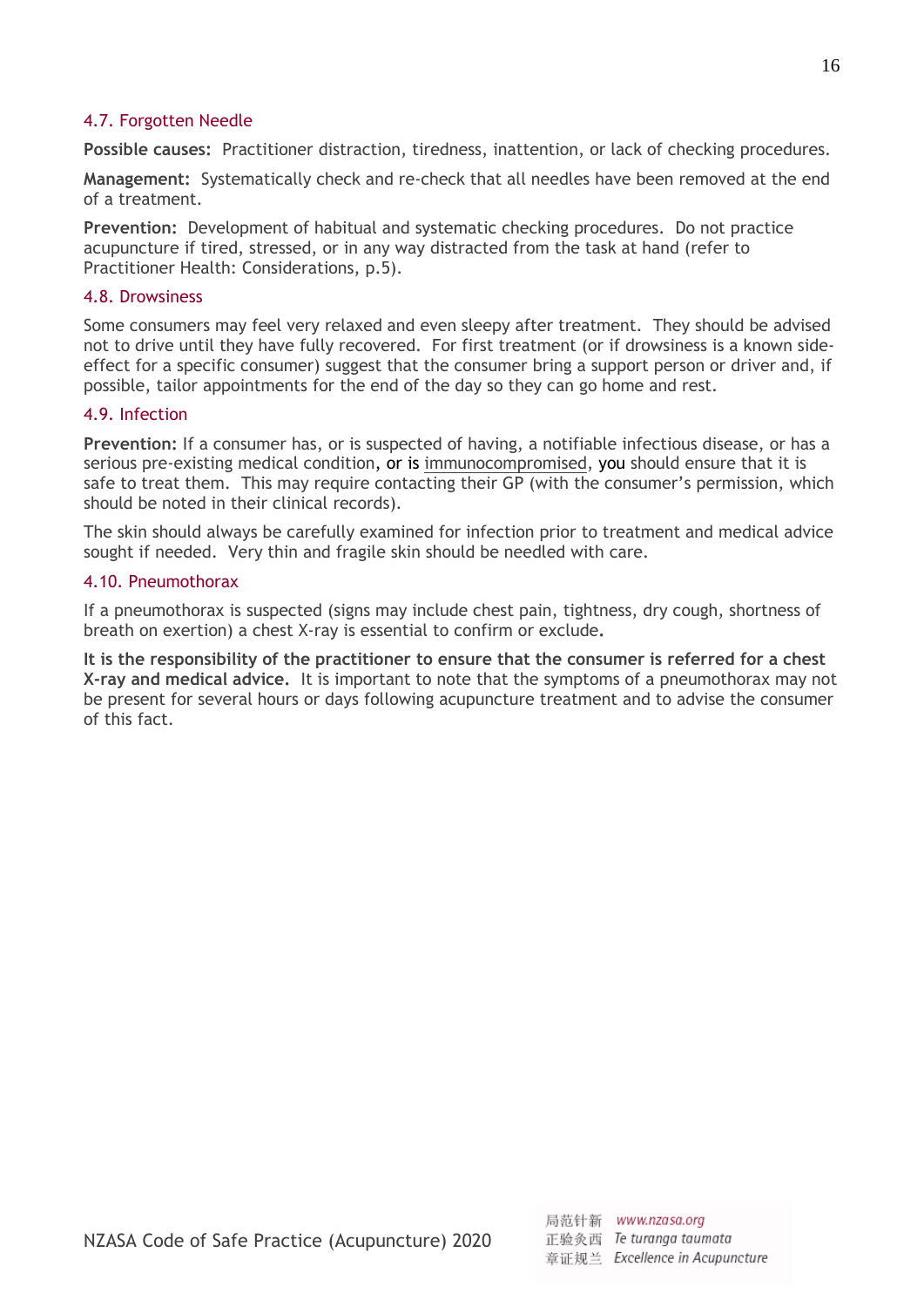## <span id="page-16-0"></span>**5. OTHER TECHNIQUES**

### 5.1. Electroacupuncture (EA)

Only use EA if this is within your scope of practice (i.e. you have completed adequate training), and refer to specific recommendations for the clinical application of EA, particularly with respect to precautions and contraindications of use.

As part of the ongoing informed consent process the practitioner must fully advise the consumer of the EA procedure prior to the commencement of treatment, and gain the consumer's consent (verbal or written) which must be recorded in the clinical notes.

#### **Precautions for Electro-acupuncture:**

- The consumer must be advised to inform the practitioner if the sensation is too strong or uncomfortable.
- Electrodes should be attached so that the current does not cross the upper body.
- Consumers must be advised to remain still throughout the treatment. It is recommended that practitioners remain in the clinic room with the consumer during EA treatment, especially if needling involves vulnerable points. If you do leave the room, the consumer must be instructed how to get your attention easily.

#### **Contraindications for Electro-acupuncture:**

- Pregnancy: however, EA may be used for pain relief in labour.
- Electro-acupuncture must not be used on consumers with a pacemaker or other electronic implants.
- Do not apply stimulation near the heart or near major blood vessels.
- Caution must be exercised when using EA in the presence of metal implants and the current should not be conducted across the area where the implant is located

### 5.2 Moxibustion

Moxibustion can be used directly onto an acupuncture point (to produce blisters or scarring) but this is not common practice, **would require specific (and signed) informed consent, and is not recommended in clinical practice within New Zealand**.

The recommended approach is to moxa indirectly on to the skin or needles.

#### **It is essential to check sensitivity to heat before commencing.**

As part of the ongoing informed consent process, the practitioner must fully advise the consumer regarding the moxibustion technique they propose to use prior to the commencement of treatment, and gain the consumer's verbal consent to be recorded in their clinical notes.

#### **Precautions for the use of Moxibustion:**

- The practitioner **must** remain in the treatment room throughout any application of moxibustion.
- The consumer must be advised to tell the practitioner immediately if the heat sensation is too strong or intense.
- Extra care must be taken when treating children as they may not readily communicate any discomfort.
- Care needs to be taken with any patient who has diminished heat sensitivity, e.g. those with peripheral neuropathy.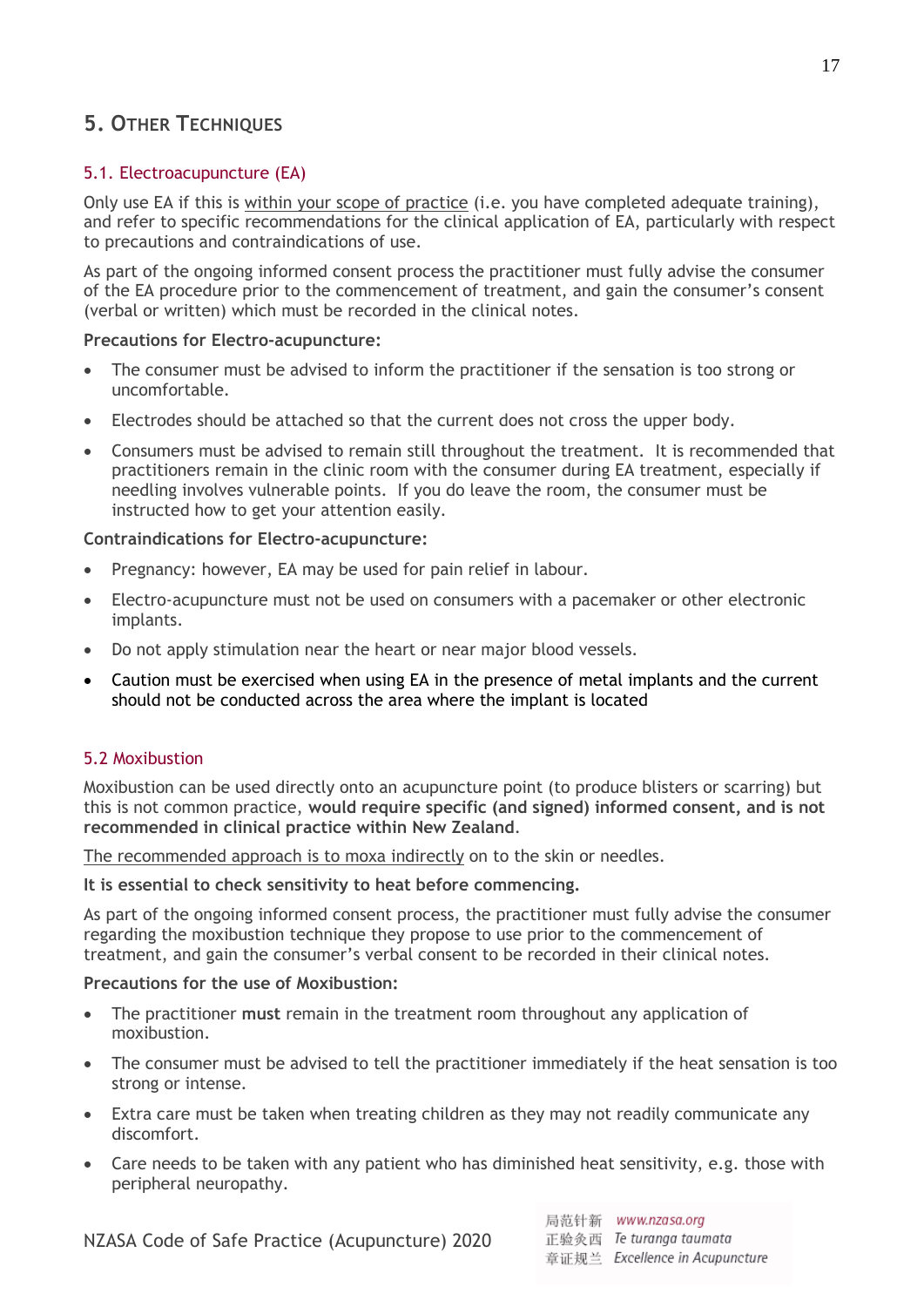- Care must be taken when removing needles after moxa cones or rolls have been burnt on top of needle, as the needle will become hot.
- It is recommended that an extractor fan or similar extraction method is used when applying moxa. Some premises will not allow the use of moxibustion; be mindful of the rules and regulations within your building premises.

#### **Contraindications for the use of Moxibustion**:

- Acupuncture points contraindicated for moxibustion
- High fever
- Caution should be taken where heat, redness, swelling and pain are all present at the location.
- Acute inflammatory processes
- Thrombophlebitis or varicose veins
- Abdominal and sacral regions of pregnant women
- Impaired skin sensation in the area of treatment
- Infections and open wounds
- Directly over large superficial blood vessels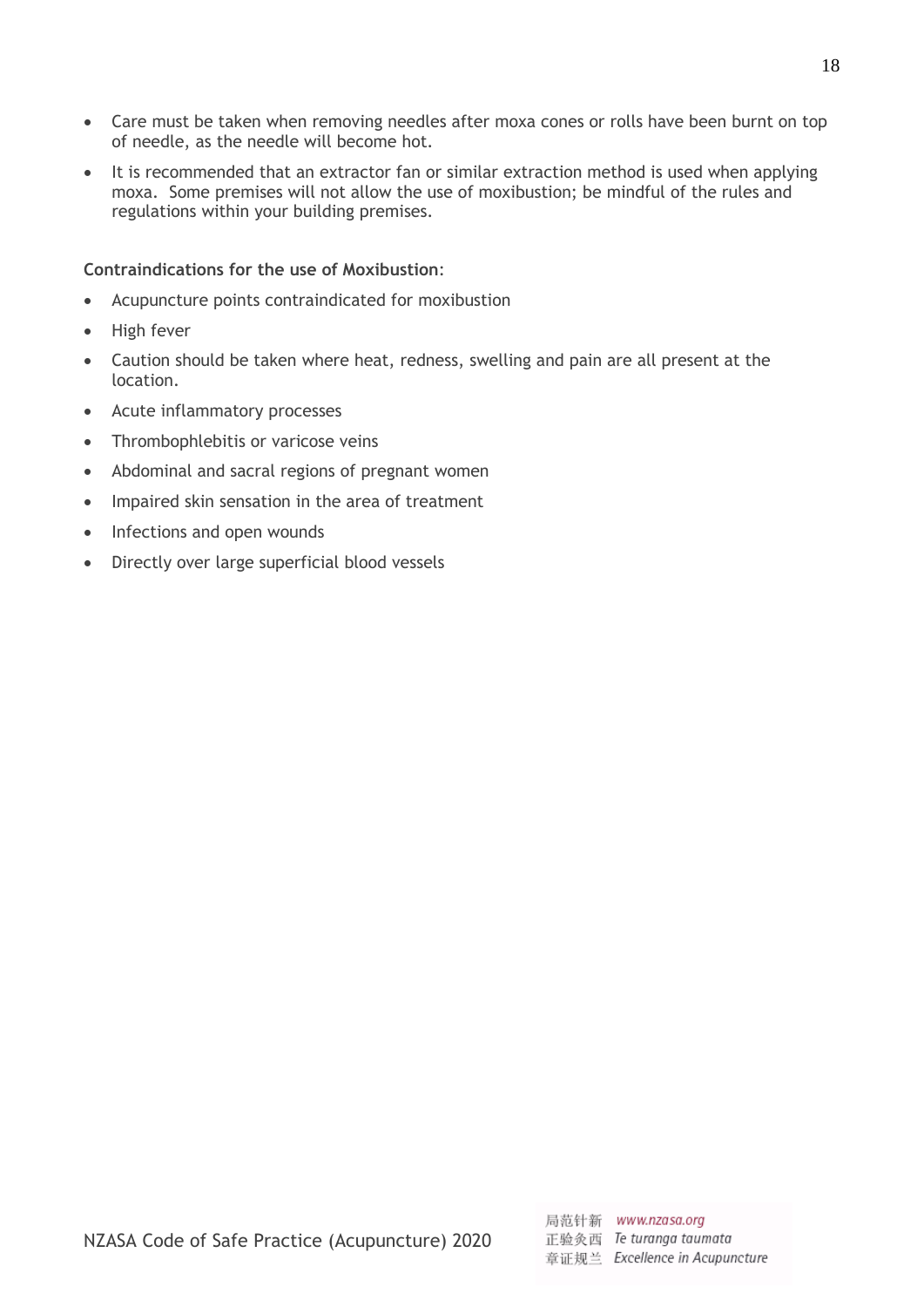## <span id="page-18-0"></span>**REFERENCES**

Chinese Medicine Board of Australia. *Infection prevention and control guidelines for acupuncture practice*. 2013. Available from:

[https://www.nhmrc.gov.au/sites/default/files/documents/attachments/publications/infections](https://www.nhmrc.gov.au/sites/default/files/documents/attachments/publications/infections-control-guidelines-feb2020.pdf)[control-guidelines-feb2020.pdf.](https://www.nhmrc.gov.au/sites/default/files/documents/attachments/publications/infections-control-guidelines-feb2020.pdf) Accessed 17 January 2020.

Hoffman. Skin disinfection in acupuncture. *Acupuncture in Medicine*. 2001;*19(2)*:112-116.

Hutin, Y, Hauri, A, Chiarello, L, et al. Best infection control practices for intradermal, subcutaneous, and intramuscular needle injections. *Bulletin of the World Health Organization*. 2001; 81(7): 491-500. Available from:

[https://www.who.int/bulletin/volumes/81/7/Hutin0703.pdf:](https://www.who.int/bulletin/volumes/81/7/Hutin0703.pdf) Accessed 17 January 2020.

National Health and Medical Research Council. *Australian Guidelines for the Prevention and Control of Infection in Healthcare*, Canberra. Australian Government. 2019. Available from: [https://www.nhmrc.gov.au/about-us/publications/australian-guidelines-prevention-and-control](https://www.nhmrc.gov.au/about-us/publications/australian-guidelines-prevention-and-control-infection-healthcare-2019#block-views-block-file-attachments-content-block-1)[infection-healthcare-2019#block-views-block-file-attachments-content-block-1.](https://www.nhmrc.gov.au/about-us/publications/australian-guidelines-prevention-and-control-infection-healthcare-2019#block-views-block-file-attachments-content-block-1) Accessed 17 January 2020.

Standards New Zealand. NZS 4304:2002. *Management of healthcare waste*. Wellington: Standards New Zealand; 2002. Available from: [https://www.standards.govt.nz/sponsored](https://www.standards.govt.nz/sponsored-standards/building-standards/nzs4304/)[standards/building-standards/nzs4304/.](https://www.standards.govt.nz/sponsored-standards/building-standards/nzs4304/) Accessed: 17 January 2020.

Standards Australia/Standards New Zealand. AS/NZS 4815:2006. *Office-based health care facilities – reprocessing of reusable medical and surgical instruments and equipment, and maintenance of the associated environment.* Sydney: Standards Australia and Wellington: Standards New Zealand; 2006.

Standards Australia/Standards New Zealand. AS/NZS 4187:2014. *Reprocessing of reusable medical devices in health service organizations*. Sydney: Standards Australia and Wellington: Standards New Zealand; 2014.

The Royal Australian College of General Practitioners. Infection prevention and control standards for general practices and other office-based and community-based practices. 5<sup>th</sup> ed. East Melbourne: RACGP; 2014. Available from:

[https://www.racgp.org.au/FSDEDEV/media/documents/Running%20a%20practice/Practice%20sta](https://www.racgp.org.au/FSDEDEV/media/documents/Running%20a%20practice/Practice%20standards/Infection-prevention-and-control.pdf) [ndards/Infection-prevention-and-control.pdf.](https://www.racgp.org.au/FSDEDEV/media/documents/Running%20a%20practice/Practice%20standards/Infection-prevention-and-control.pdf) Accessed 10 February 2020.

Additional Resource not referenced in document:

Xu S, Wang L, Cooper E, et al. Adverse events of acupuncture: a systematic review of case reports. *Evid Based Complement Alternat Med*. 2013; *581203.* Available from: doi: 10.1155/2013/581203